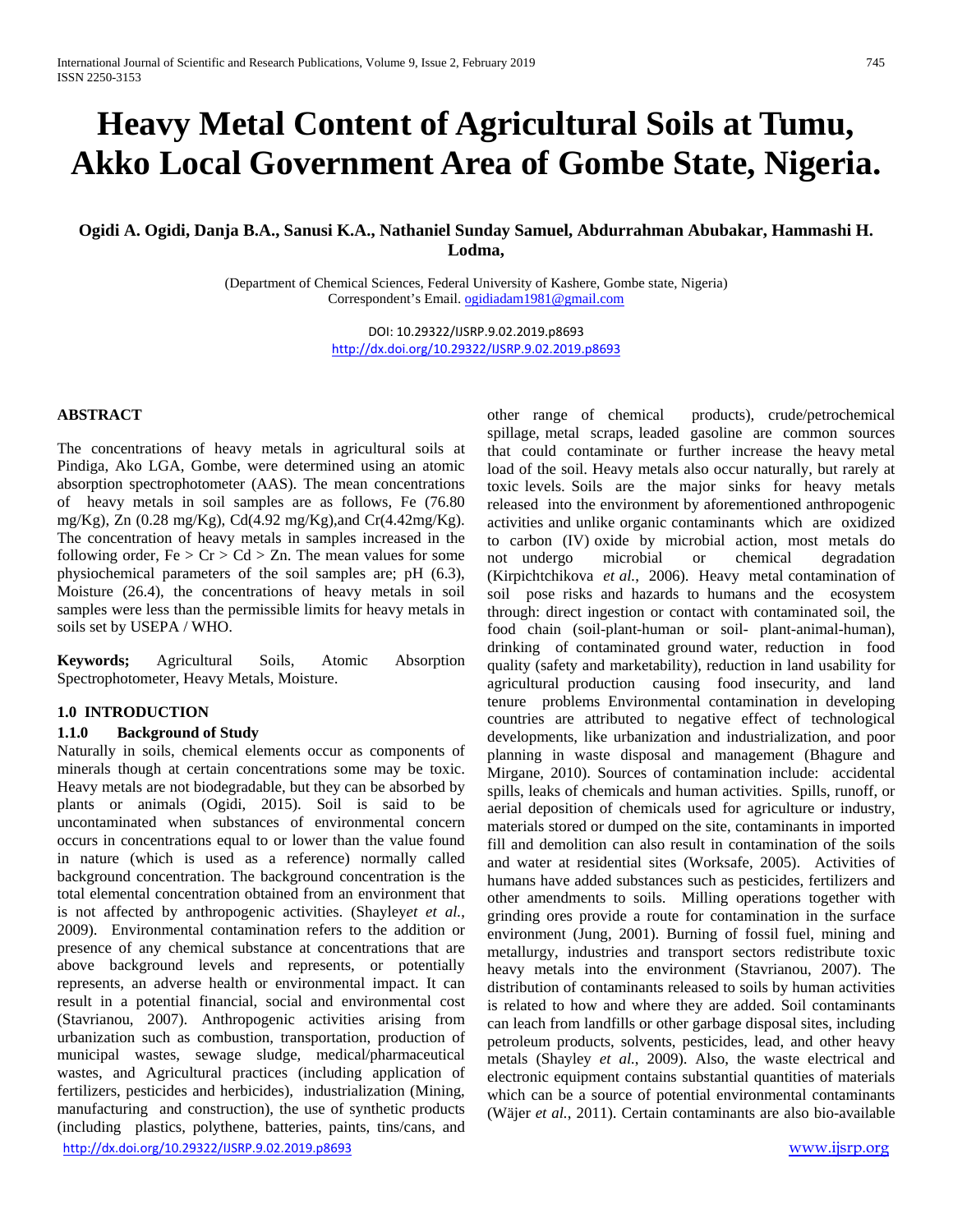and depend on many characteristics of the soil and the site. The site conditions affect how tightly the contaminant is held by soil particles and its solubility (Shayley *et al*., 2009).

The presence of heavy agricultural activities in these communities involving the use of agrochemicals contributes to the heavy metals content of the soils. These heavy metals are bio-available for absorption by food crops and when consumed by man and animals bio-accumulates in body tissues and organs creating adverse effects on humans and animals, thus affecting productivity and the economy. The aim of this study is to determine the heavy metal content of agricultural soils in some selected sites at Tumu, Akko L.G.A. of Gombe state, Nigeria.

# **2.0 materials and methods**

# **2.1 Study Site**

Tumu settlement in Ako L.G.A, Gombe state, Nigeria is located on lat 9°46'0" N and 10°57'0"E. with an elevation of 431m above sea level with landmass of about 2,627km<sup>2</sup>.

# **2.2 Sample matrix/ sample codes**

Ten soil samples were collected at each sample site and mixed into a composite representative sample for each sample site (Ogidi, 2015).

# **2.2.1 Sample collection, preservation and pretreatment**

The soil samples were collected from soil surface  $(0 - 20$ cm depth) at ten different spots with the help of stainless steel spoon and made into a composite sample. The soil samples were placed into a nitric acid treated polythene bag to prevent metals from adhering to the containers and then transported to the laboratory where they were air dried for about 3days then oven-dried to constant weight at 105℃, disaggregated in a ceramic pestle and mortar, ground to powder and sieved,

(Kisamo, 2003, Ndimele and Jimoh*,* 2011).

# **2.2.2 Sample digestion**

Soil samples were digested with 15mL of concentrated acid mixtures (5mL conc.HClO<sub>4</sub>, 15mL conc.HNO<sub>3</sub>, and 10mL conc. H2SO4) was poured into the 100mL beaker containing 1g soil stirred and covered and heated in a fume cupboard until the digestion was complete. The content of the beaker was then diluted to 100mL with de-ionized water and transferred to dispersing bottles for heavy metal analysis (Ndimele and Jimoh*,* 2011, Wufen, *et al*., 2009).

# **2.3 Apparatus/ reagents**

All glass ware, including sample bottles, burette, and pipettes used were washed cleaned and rinsed with  $HNO<sub>3</sub>$ , followed by distilled water to avoid errors arising from contamination. All reagents used were of analytical grade (APHA, 1985; Ademoroti, 1996).

## **2.4 Physio-Chemical Parameters Determined**

Physio-chemical parameters of samples determined in the course of study are as follows

# **2.4.1 Determination of pH**

The pH of the soil samples was measured using a kelilong portable electronic pH meter (KL- 009 (1)). Just before the pH meter was used it was standardized with three buffer solutions of different pH values to serve as check for proper instrument response. Buffers with pH values of 2,7and 12 were used, About 20g air-dry tailing sample was mixed with 100mL of distilled water and in a 250mL volumetric flask, shaken for 1 hour and the pH measured (Miller and Kissel, 2010).

## **2.4.2 Determination of Moisture content determination**

About 4g of sample was weighed into a previously weighed crucible, and then transferred into an oven set at 105℃ to dry to constant weight for 24 hours overnight. At the end of the 24 hours, the crucible plus sample was removed from the oven and transferred to desiccators, cooled for ten minutes and weighed. The moisture content of the sample was thus determined as below (Ogidi, 2015)

moisture content =  $\frac{W_1-W_3}{W_1-W_0} \times 100\%$ 

Where, weight of empty crucible =  $W_0$ 

Weight of crucible + sample =  $W_1$ 

Weight of crucible + oven dried sample =  $W_3$ .

## **2.4.4 Method of Analysis**

The method of analysis used in determining heavy metals content of samples is the atomic absorption spectrophotometric (AAS) method, due to its accessibility, specificity, wide range of application, low detection limit, and cost effectiveness (Ademoroti, 1996). The heavy metals content of the samples where determined using an atomic absorption spectrometer (AAS), Perkin Elmer 400ASS.

## **3.0 RESULTS /DISCUSSION**

## **3.1 Physio-Chemical Parameters of Samples**

## **3.1.1 pH of Soils**

The soil pH Tumu ranged from 5.8 to 6.7, with maximum pH value at Kombani Kasuwa and the minimum value at Londo. pH of soils at Tumu where moderately acidic and similar to the pH range (5.1- 6.6) of agricultural soils at Pindiga reported by Ogidi et al., (2018) and soils used for irrigation farming at the banks of River Benue at Makurdi, Central Nigeria reported by Ogidi, (2015) but higher than the mean value (3.1) at dump sites at Makurdi metropolis reported by Agber and Tsaku, (2013). The mean pH values of soils in this study is higher than the minimum value of 5.4 and lower than 9.8 for soils around Ashaka cement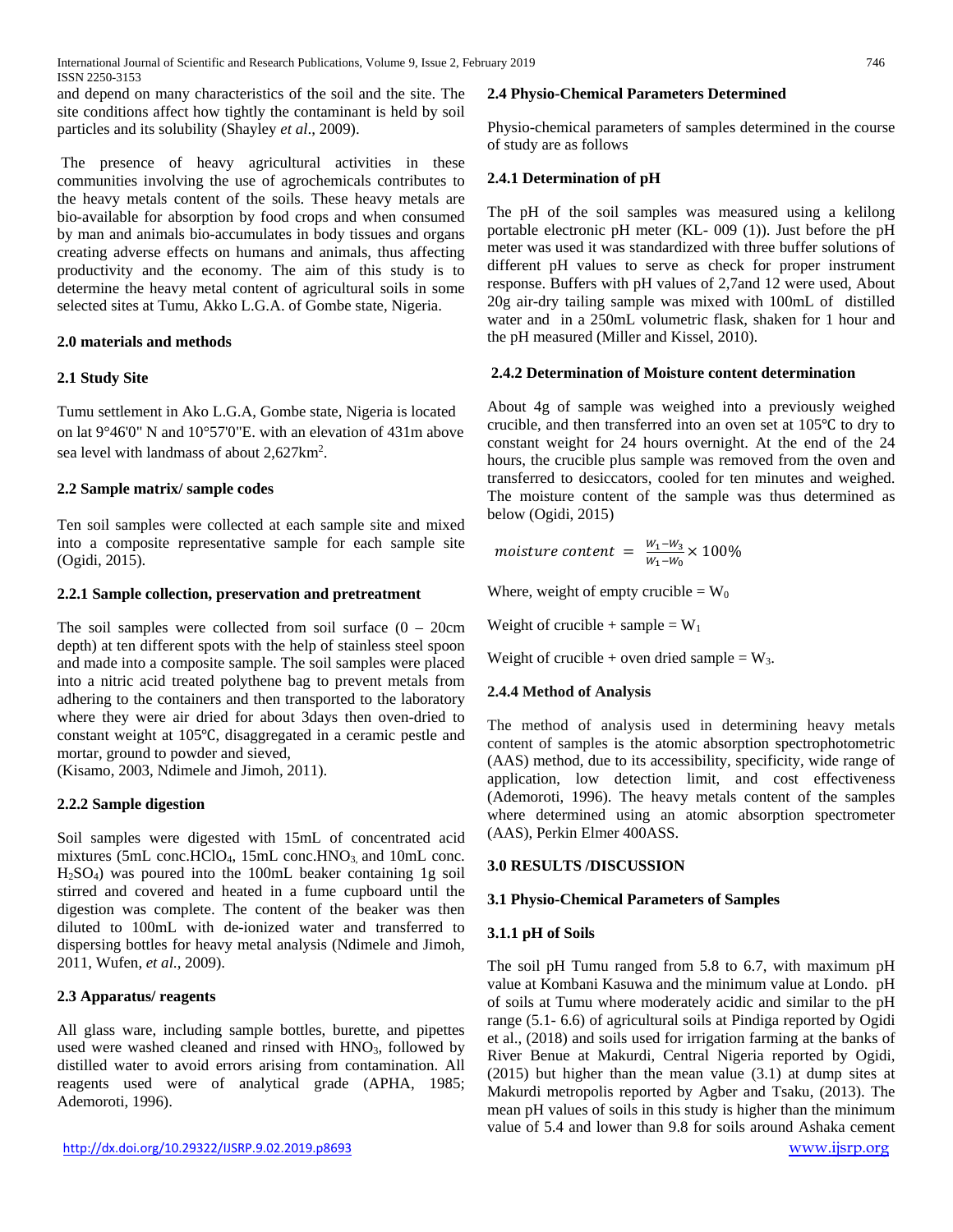International Journal of Scientific and Research Publications, Volume 9, Issue 2, February 2019 747 ISSN 2250-3153

factory in Gombe, Eastern Nigeria as reported by Buba et al., (2016). The pH of soils in this study makes the soil favorable for the growth of food crops. Heavy metal ions are more mobile in acidic conditions; heavy metals are freely available and absorbed by plants from the soil at this condition (Sherene, 2010)

## **3.1.2 Moisture Content of Soils**

Moisture content of soils at Tumu ranged from 21.3% to 35.6%. The maximum was at Londo and the minimum was at Kombani Isah. The mean percentage (%) moisture content of soils in the study was less than that for soils at Pindiga reported by Ogidi et al., (2018) but higher than the range of 3.1-4.6 % for soils around dump sites at Makurdi, Central Nigeria reported by Agber and Tsaku (2013),



**Figure 1:** physicochemical parameters of soil samples at Tumu

#### **Table 1: Statistics of Physicochemical Parameters**

#### **3.2 Heavy Metal Content of Soils**

#### **Cadmium**

Cadmium content of soils in this study with mean value of 4.92 mg/Kg is higher than the mean value of 1.15mg/Kg for soils at Pindiga reported by Ogidi et al., (2018), the values range (0.48 – 0.64mg/Kg) for irrigated soils in Gombe state, Nigeria reported by Babangida *et al.*, (2017) and by Ibrahim *et al*., (2014) also higher than the maximum value 0.551 mg/kg at Mwazan Region in Tanzania reported by Kisamo, (2003), but less than the recommended limit for soil (85 mg/kg) set by USEPA. Cd has no essential to the health of humans and animal, at higher concentrations in organisms above the recommended limits it is toxic (Ogidi, 2015).

#### **Chromium**

<http://dx.doi.org/10.29322/IJSRP.9.02.2019.p8693> [www.ijsrp.org](http://ijsrp.org/) The mean value of Cr in this study  $(4.42mg/Kg)$ , is higher than the mean value of 1.32mg/Kg for soils at Pindiga reported by Ogidi et al., (2018), the value  $(0.29 - 0.74 \text{ mg/Kg})$  for irrigated soils in Gombe state, Nigeria reported by Babangida *et al.,*

(2017), 3.12 mg/kg at Keritis, Chania, Greece reported in Papafilippaki1, *et al.* (2007) but less than the mean concentration of Cr in soils (8.87± 8.1mg/kg) at Makurdi reported by Ogidi, (2015), the maximum value 31.2 mg/kg at Mwazan Region in Tanzania reported in Kisamo, (2003), and less than the recommended limit for soil (3000 mg/kg) set by USEPA. Significant sources of Cr released to soils include industrial / agricultural waste, atmospheric fallout, organic compost manures, and agrochemicals. Excessive concentration in soils has adverse implication on the health of humans and animals due to it bioaccumulation in plants (Ogidi, 2015).

#### **Iron**

Iron in agricultural soils in this study has a mean concentration of 76.80 mg/Kg and this is higher than the mean value of 40.00mg/Kg for soils at Pindiga reported by Ogidi et al., (2018), the range  $(13.14 - 27.01 \text{ mg/Kg})$  for irrigated soils in Gombe state, Nigeria reported by Babangida *et al*., (2017) and the maximum value 2.79 mg/kg at Mwazan Region in Tanzania reported by Kisamo, (2003), but less than the mean concentration of Fe in soil (746± 245 mg/kg) for soils at Makurdi, North Central Nigeria reported by Ogidi, (2015). Extreme concentrations of ion in soils can create mineral nutrient imbalance through antagonistic effects on the uptake of certain essential metals like K and Zn (Sahrawat, 2015).

## **Zinc**

Zn content of soils in this study has a mean value of 0.28 mg/Kg which is within the range (0.06-0.60) for soils at Pindiga reported by Ogidi et al., (2018), but less than the range (7.61 – 14.69 mg/Kg) for irrigated soils in Gombe state, Nigeria reported

| by              |                       |     |                 |  |
|-----------------|-----------------------|-----|-----------------|--|
| Babang          | Parameter             | pН  | Moisture $(\%)$ |  |
| ida<br>et       | Average               | 6.3 | 26.4            |  |
| al.,<br>(2017), | Standard<br>deviation | 0.4 | 5.5             |  |
| the             | Maximum               | 6.7 | 35.6            |  |
| mean            | Minimum               | 5.8 | 21.3            |  |
| concen          |                       |     |                 |  |

tration of Zn in soil  $(55.9 \pm 21.0 \text{ mg/kg})$  for soils at Makurdi, North Central Nigeria reported by Ogidi, (2015), and the value 137mg/kg at Mwazan Region in Tanzania reported by Kisamo, 2003. The Zn content of soils in this study was below the regulatory limit of Zn in soils (50mg/Kg) set by WHO (2007). High concentration of Zn in soil food crops does not constitute any serious toxicity hazard to humans or animals consuming them but often zinc contaminated soils are also contaminated with non essential elements such as Cd and Pb ( Hasnine, *et al*., 2017).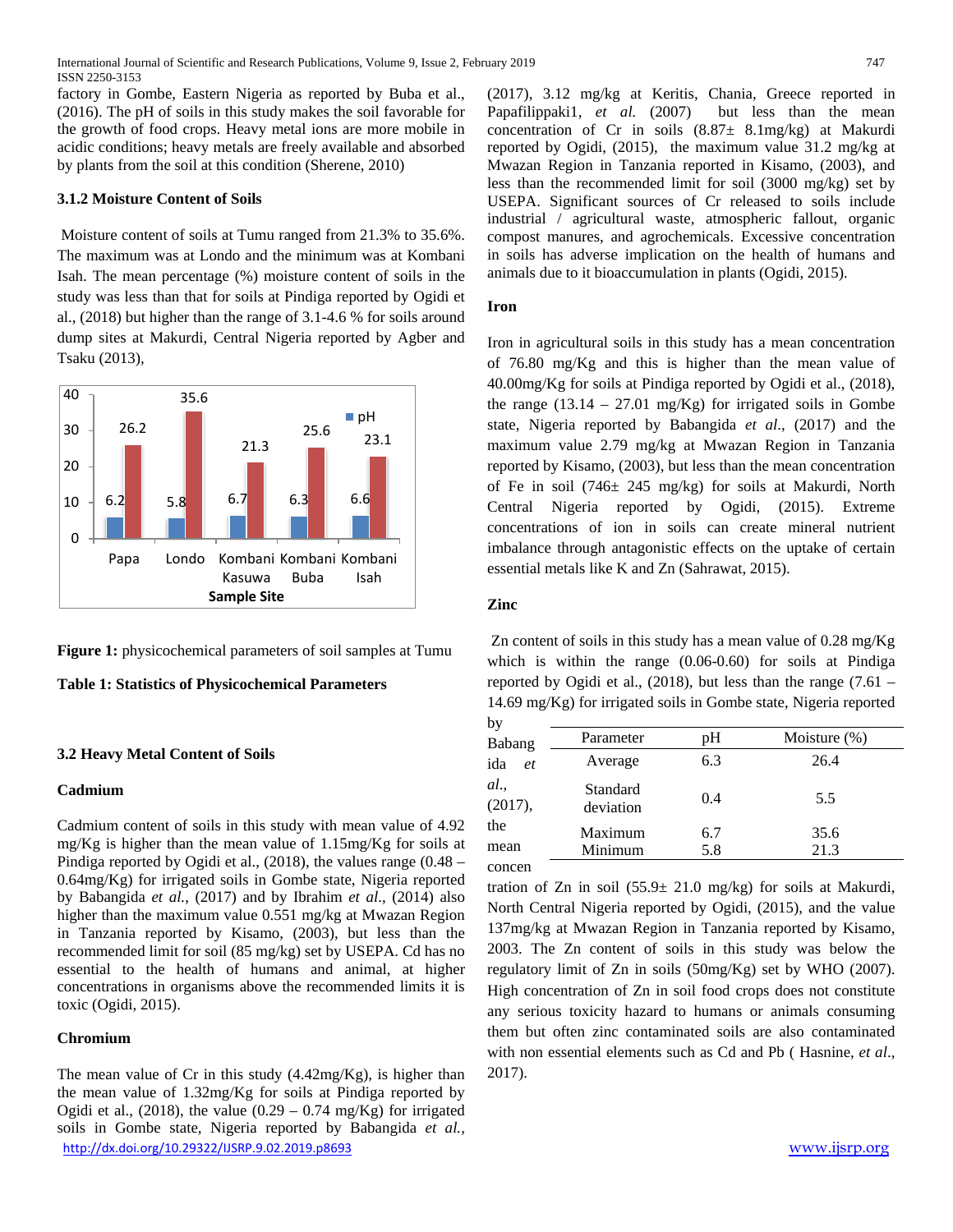

**Figure2:** Heavy Metals Content of Soils at Tumu

#### **Table 2; Statistics of Heavy Metal Content of Kashere**

#### **3.3 Heavy Metals Trends in Soils**

The heavy metal trend in soils was the same for Papa, Londo and Kombani Buba and this is the same as the trend for heavy metals at Tumu using the mean concentration values of the heavy metals, the metal trends for Kombani Kasuwa and Kombani Isah are the same. For all sample sites Fe had the highest concentration and Zn had the least concentration. The heavy metal trends in soils at study sites at Tumu are as follows;

Papa: Zn < Cd < Cr < Fe, Londo: Zn < Cd < Cr < Fe, Kombani Kasuwa: Zn < Cr< Cd < Fe, Kombani Buba: Zn < Cd < Cr < Fe, Kombani Isah: Zn < Cr< Cd < Fe

Tumu:  $Zn < Cd < Cr < Fe$ .

## **Conclusion**

The study indicates that the pH of soils at study area is moderately acidic, good for agricultural activities and also enhances the availability and mobility of mineral nutrients in the soil. Moisture content of the soils also aid in soil mobility [95] Bhagure G.R. and Mirgane S.R. (2010). Heavy Metals nutrients within the soil. The study shows that the heavy metals content of agricultural soils at study sites are at levels below the regulatory limits set by WHO and USEPA. From the mean concentration of heavy metals, Zn has the lowest concentration while Fe had the highest concentrations in the soils; agree with the study on heavy metals in agricultural soils at Pidinga reported by Ogidi et al., (2018). Cd and Cr which is nonessential and toxic above the permissible limits have

concentrations below the regulatory limits. Thus the soils are safe for cultivation of food crops since they are free of heavy metal contaminations.

## **4.2 Recommendations**

Heavy metals contamination of the natural environment and its effects is of great concern to man, there is need to monitor the heavy metals content of soils on regular bases. The government needs to monitor the agricultural processes involving the use of agrochemicals and the dumping of refuse, metallic waste, and other harmful substances into the environment. The use of green pesticides in place of conventional synthetic and persistent agrochemicals should be encouraged. There is also a need to assess the heavy metals content of soils before food crops are cultivated on them so as to avoid bio-absorption of toxic levels of heavy metals by food crops from the soil.

#### **Refere nces**

[1]

| псеэ            | Metal | Mean | Maximum | Minimum | Standard<br>deviation |
|-----------------|-------|------|---------|---------|-----------------------|
| Ademo           | Cd    | 4.92 | 8.00    | 2.70    | 2.32                  |
| roti.<br>C.M.A. | Cr    | 4.42 | 5.50    | 3.50    | 0.91                  |
| (1996).         | Fe    | 76.8 | 89.00   | 66.00   | 9.93                  |
| Standar         | Zn    | 0.28 | 0.80    | 0.20    | 0.34                  |
| d               |       |      |         |         |                       |

Methods of Water and Effluent Analysis, Foludex press. 13- 19,20-22, 27-28, 114- 118pp.

- [2] Agber, A, and Isaku, N.A, (2013). Assessment of ground water quality, soil properties and nutrient content of soil in areas close to municipal, refuse dump site in Makurdi, Nigeria. *Biol. Chem. Research*. 30(1): 88-97pp.
- [3] APHA, (1985). Standard Method for the Examination of Water and Waste Water. 16<sup>th</sup> Edtn., American Public Health Association, Washington, DC., USA. ISBN: 0-87553-131-8, pp: 1268.
- [4] Babangida, H., Hassan, A.F., Hassan, M.A.K and Ibrahim, U. (2017). Determination of Heavy Metals Concentration in Irrigated Soils in Gombe State, Nigeria. Asian Journal of Science and Technology. 8(12): 7047-7054.
	- Contaminations in Ground Water and Soils of Thane Region of Maharashtra, India. Environ Monit Assess. 1-10.
	- [6] Buba M. wufem, Abdulqadir Ibrahim, Humphrey M. Maina, Nangbes J. Gungsat and Nvau J. Barnabas. (2016). Distribution of Heavy Metals in Cultivated Soils around Ashaka Cement Factory in Gombe State, Nigeria. International Journal of Chemical Studies. 4(6): 116-120.